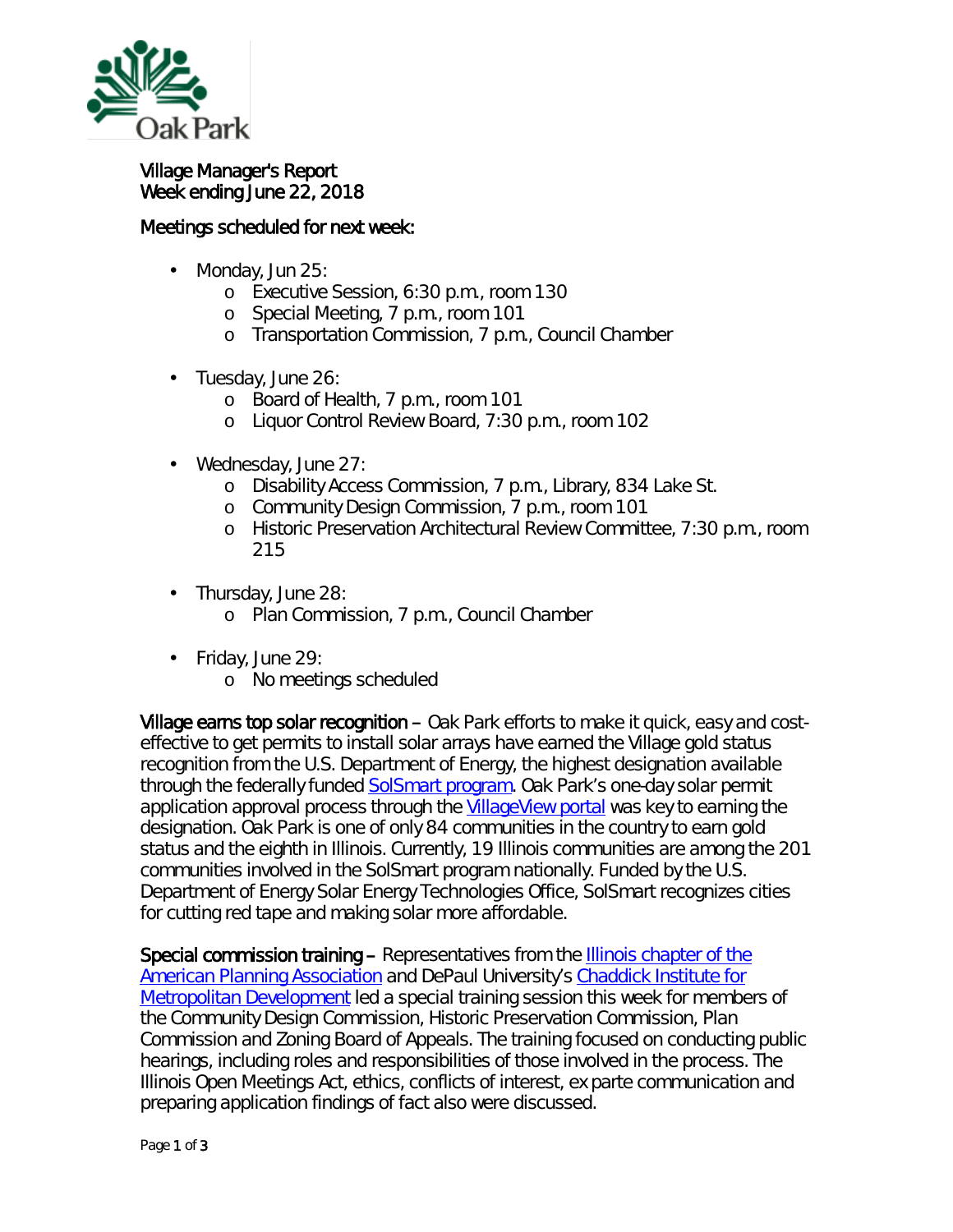Police guidance – Oak Park Police officers recently provided Park District summer employees with useful information on safety and crime prevention that could prove valuable to their roles in the various park facilities. Topics discussed included typical issues seen in the parks during the summer, when to call 911 and what to expect when calling 911. Various scenarios were discussed as well to give participants some practical solutions to common issues.

Youth skills workshops – The Community Relations Department has begun registering residents ages 16 to 18 for the annual job skills workshops. This year's workshops are scheduled for 2 to 5:30 p.m., July 30 through Aug. 3 at the main branch of the Oak Park Public Library. Participants learn skills such as resume writing, interviewing, career path development and interpersonal relations. Guest speakers and representatives from local businesses help participants learn to take charge of their lives by developing critical job seeking and retention skills that can be carried throughout adulthood. These local employers also offer opportunities for individuals who complete the workshop to interview for available positions. The number of participants is limited. Online registration is available [www.oak](http://www.oak-park.us/community through%20July%2025)[park.us/community](http://www.oak-park.us/community through%20July%2025) through June 25.

Albion project update – ComEd is scheduled to close the east/west alley behind the Albion development site by Austin Gardens Thurs., June 28, and Fri., June 29 to install temporary electric service for the construction project. The alley will be reopened at the end of each day. Utility work set to begin in early July on Forest Avenue will require lane closures during working hours for several days. This work will be followed by installation of a tower crane to begin vertical construction. In the meantime, Village staff is continuing to address pedestrian safety along the site perimeter. Additional signs and barriers have been installed to discourage pedestrians from walking in the street along the construction site. The pedestrian canopy on the west side of the site also has been extended to allow pedestrians to walk from Lake Street to the alley behind the development.

Boulevards project update – Excavation is underway along North Boulevard between Forest and Clinton Avenues, and water and sewer main installation was scheduled to begin this week. North Boulevard is closed to through traffic between Forest and Clinton avenues, and accommodating two-way local traffic between Clinton and Kenilworth avenues. Through traffic is being detoured around the construction site via Lake Street. The on-street parking spaces by the railroad tracks (Lot NB 10) have been temporarily closed between Forest and Kenilworth avenues, but permit holders have been moved to the Holley Court Garage. All residents along North Boulevard who park in private lots still have access to their properties. As the work progresses and these private accesses are blocked temporarily, affected residents also will have temporary parking passes in the Holley Court Garage. Residents will be notified in advance of any closures to the private driveways. Periodic notifications and project schedule changes also will be posted online at [www.oak-park.us/boulevards.](http://www.oak-park.us/boulevards)

Street resurfacing – Rain delayed asphalt application on streets in the first round of local resurfacing projects including South Boulevard from Lombard Avenue to Austin Boulevard. Traffic for South Boulevard continues to be detoured via Lake Street. The milled surfaces on East Avenue from Randolph Street to South Boulevard have been patched in preparation for paving.